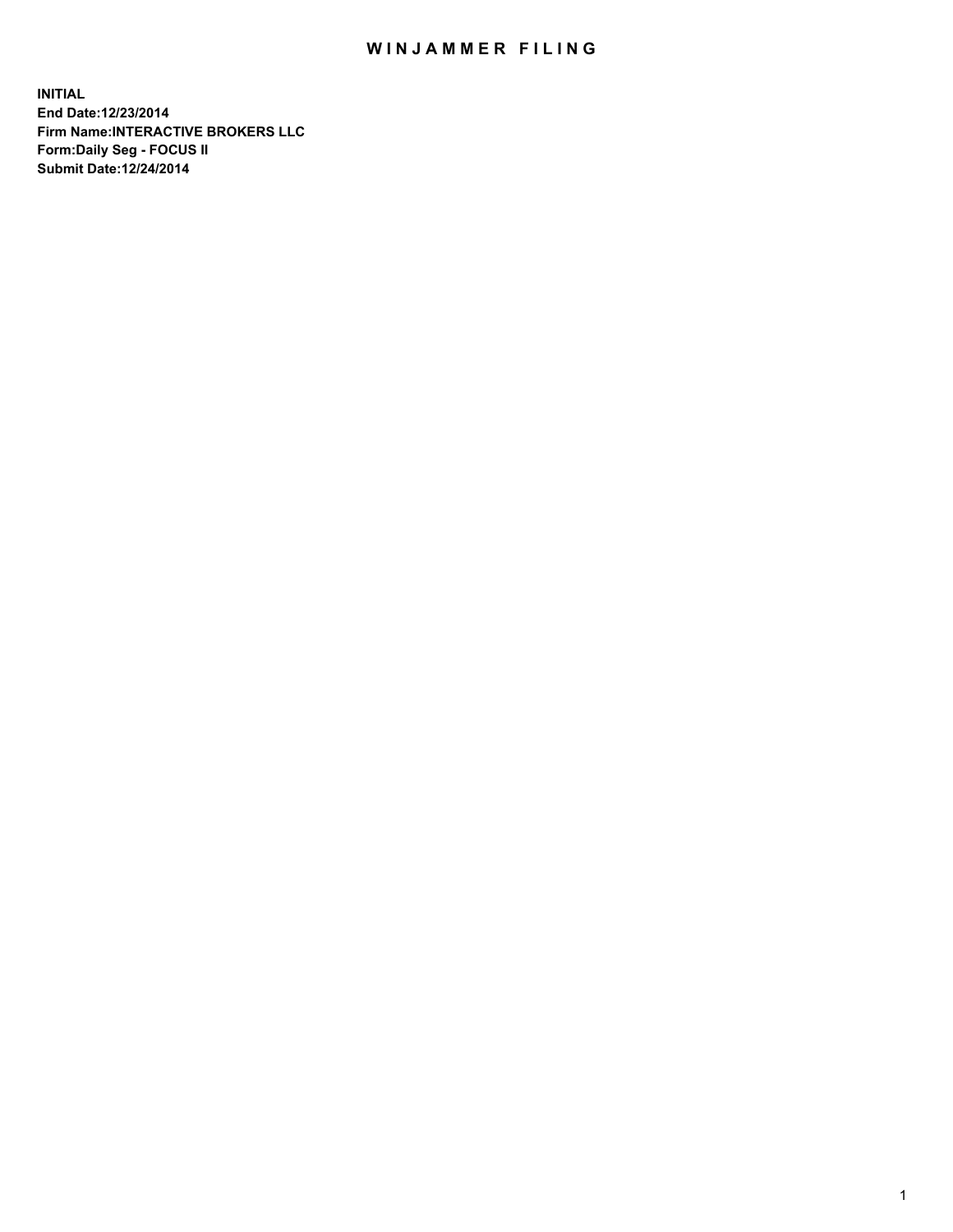## **INITIAL End Date:12/23/2014 Firm Name:INTERACTIVE BROKERS LLC Form:Daily Seg - FOCUS II Submit Date:12/24/2014 Daily Segregation - Cover Page**

| Name of Company<br><b>Contact Name</b><br><b>Contact Phone Number</b><br><b>Contact Email Address</b>                                                                                                                                                                                                                          | <b>INTERACTIVE BROKERS LLC</b><br><b>Michael Ellman</b><br>203-422-8926<br>mellman@interactivebrokers.co<br>m |
|--------------------------------------------------------------------------------------------------------------------------------------------------------------------------------------------------------------------------------------------------------------------------------------------------------------------------------|---------------------------------------------------------------------------------------------------------------|
| FCM's Customer Segregated Funds Residual Interest Target (choose one):<br>a. Minimum dollar amount: ; or<br>b. Minimum percentage of customer segregated funds required:% ; or<br>c. Dollar amount range between: and; or<br>d. Percentage range of customer segregated funds required between:% and%.                         | $\overline{\mathbf{0}}$<br>0<br>155,000,000 245,000,000<br>00                                                 |
| FCM's Customer Secured Amount Funds Residual Interest Target (choose one):<br>a. Minimum dollar amount: ; or<br>b. Minimum percentage of customer secured funds required:% ; or<br>c. Dollar amount range between: and; or<br>d. Percentage range of customer secured funds required between:% and%.                           | $\overline{\mathbf{0}}$<br>0<br>80,000,000 120,000,000<br>0 <sub>0</sub>                                      |
| FCM's Cleared Swaps Customer Collateral Residual Interest Target (choose one):<br>a. Minimum dollar amount: ; or<br>b. Minimum percentage of cleared swaps customer collateral required:% ; or<br>c. Dollar amount range between: and; or<br>d. Percentage range of cleared swaps customer collateral required between:% and%. | $\overline{\mathbf{0}}$<br><u>0</u><br>0 <sub>0</sub><br>0 <sub>0</sub>                                       |
| Current ANC:on<br><b>Broker Dealer Minimum</b><br>Debit/Deficit - CustomersCurrent AmountGross Amount<br>Domestic Debit/Deficit<br>Foreign Debit/Deficit                                                                                                                                                                       | 2,616,393,107 23-DEC-2014<br>300,104,132<br>5,513,300<br>5,283,829 0                                          |
| Debit/Deficit - Non CustomersCurrent AmountGross Amount<br>Domestic Debit/Deficit<br>Foreign Debit/Deficit<br>Proprietary Profit/Loss<br>Domestic Profit/Loss<br>Foreign Profit/Loss                                                                                                                                           | 0 <sub>0</sub><br>0 <sub>0</sub><br>$\overline{\mathbf{0}}$<br>$\overline{\mathbf{0}}$                        |
| Proprietary Open Trade Equity<br>Domestic OTE<br>Foreign OTE<br><b>SPAN</b><br><b>Customer SPAN Calculation</b><br>Non-Customer SPAN Calcualation                                                                                                                                                                              | $\overline{\mathbf{0}}$<br><u>0</u><br>1,048,685,171<br>27,716,738                                            |
| <b>Proprietary Capital Charges</b><br>Minimum Dollar Amount Requirement<br>Other NFA Dollar Amount Requirement                                                                                                                                                                                                                 | <u>0</u><br>20,000,000 [7465]<br>21,519,679 [7475]                                                            |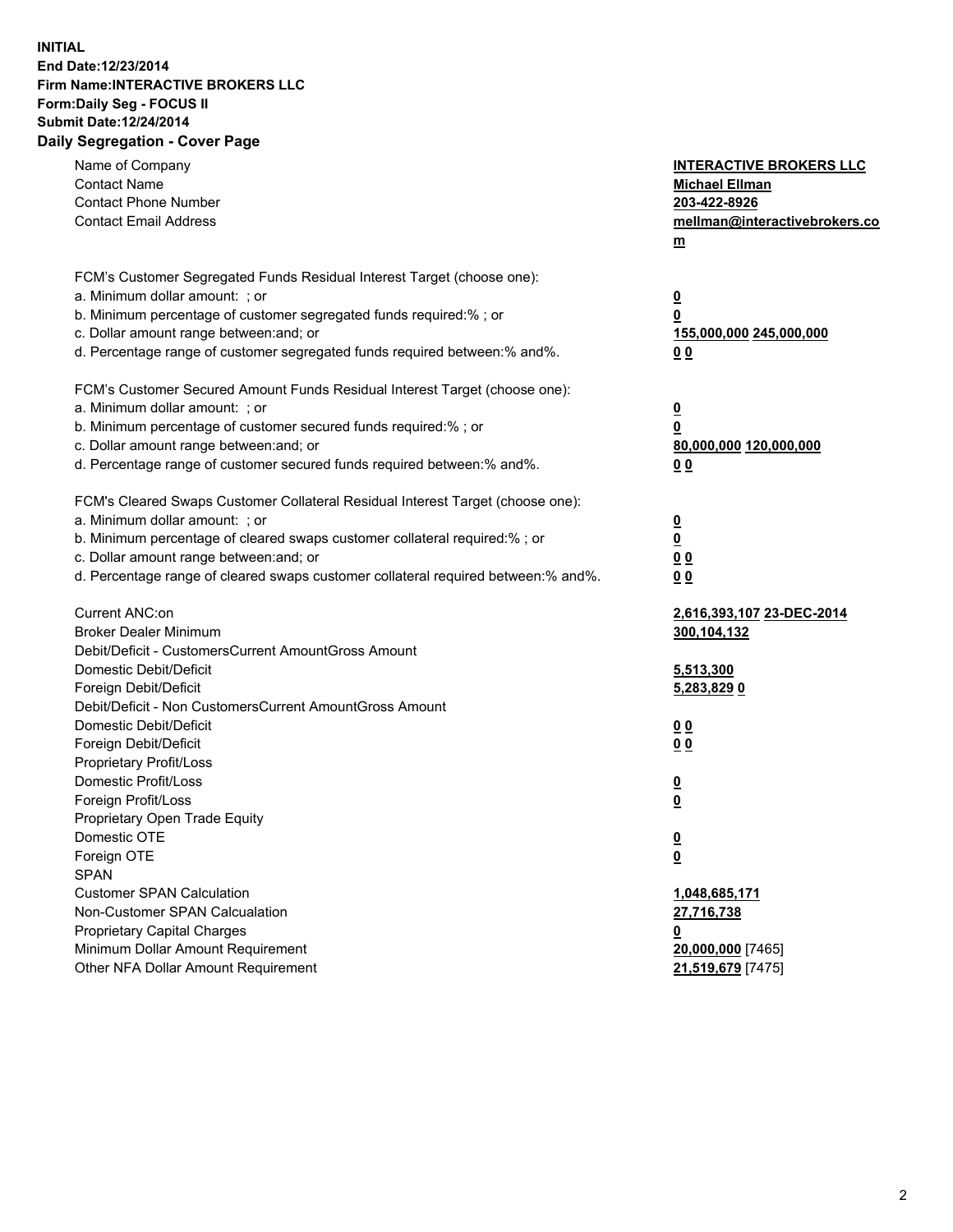## **INITIAL End Date:12/23/2014 Firm Name:INTERACTIVE BROKERS LLC Form:Daily Seg - FOCUS II Submit Date:12/24/2014 Daily Segregation - Secured Amounts**

| Foreign Futures and Foreign Options Secured Amounts                                         |                                                       |
|---------------------------------------------------------------------------------------------|-------------------------------------------------------|
| Amount required to be set aside pursuant to law, rule or regulation of a foreign            | $0$ [7305]                                            |
| government or a rule of a self-regulatory organization authorized thereunder                |                                                       |
| Net ledger balance - Foreign Futures and Foreign Option Trading - All Customers             |                                                       |
| A. Cash                                                                                     | 358,657,637 [7315]                                    |
| B. Securities (at market)                                                                   | $0$ [7317]                                            |
| Net unrealized profit (loss) in open futures contracts traded on a foreign board of trade   | -3,464,216 [7325]                                     |
| Exchange traded options                                                                     |                                                       |
| a. Market value of open option contracts purchased on a foreign board of trade              | 73,233 [7335]                                         |
| b. Market value of open contracts granted (sold) on a foreign board of trade                | -48,700 [7337]                                        |
| Net equity (deficit) (add lines 1. 2. and 3.)                                               | 355,217,954 [7345]                                    |
| Account liquidating to a deficit and account with a debit balances - gross amount           | 5,283,829 [7351]                                      |
| Less: amount offset by customer owned securities                                            | 0 [7352] 5,283,829 [7354]                             |
| Amount required to be set aside as the secured amount - Net Liquidating Equity              | 360,501,783 [7355]                                    |
| Method (add lines 4 and 5)                                                                  |                                                       |
| Greater of amount required to be set aside pursuant to foreign jurisdiction (above) or line | 360,501,783 [7360]                                    |
| 6.                                                                                          |                                                       |
| FUNDS DEPOSITED IN SEPARATE REGULATION 30.7 ACCOUNTS                                        |                                                       |
| Cash in banks                                                                               |                                                       |
| A. Banks located in the United States                                                       | 350,673,391 [7500]                                    |
| B. Other banks qualified under Regulation 30.7                                              | 0 [7520] 350,673,391 [7530]                           |
| Securities                                                                                  |                                                       |
| A. In safekeeping with banks located in the United States                                   | $0$ [7540]                                            |
| B. In safekeeping with other banks qualified under Regulation 30.7                          | 0 [7560] 0 [7570]                                     |
| Equities with registered futures commission merchants                                       |                                                       |
| A. Cash                                                                                     | $0$ [7580]                                            |
| <b>B.</b> Securities                                                                        | $0$ [7590]                                            |
| C. Unrealized gain (loss) on open futures contracts                                         | $0$ [7600]                                            |
| D. Value of long option contracts                                                           | $0$ [7610]                                            |
| E. Value of short option contracts                                                          | 0 [7615] 0 [7620]                                     |
| Amounts held by clearing organizations of foreign boards of trade                           |                                                       |
| A. Cash                                                                                     | $0$ [7640]                                            |
| <b>B.</b> Securities                                                                        | $0$ [7650]                                            |
| C. Amount due to (from) clearing organization - daily variation                             | $0$ [7660]                                            |
| D. Value of long option contracts                                                           | $0$ [7670]                                            |
| E. Value of short option contracts                                                          | 0 [7675] 0 [7680]                                     |
| Amounts held by members of foreign boards of trade                                          |                                                       |
| A. Cash                                                                                     | 114,958,849 [7700]                                    |
| <b>B.</b> Securities                                                                        | $0$ [7710]                                            |
| C. Unrealized gain (loss) on open futures contracts                                         | 1,897,871 [7720]                                      |
| D. Value of long option contracts                                                           | 70,441 [7730]                                         |
| E. Value of short option contracts                                                          | <mark>-48,699</mark> [7735] <u>116,878,462</u> [7740] |
| Amounts with other depositories designated by a foreign board of trade                      | $0$ [7760]                                            |
| Segregated funds on hand                                                                    | $0$ [7765]                                            |
| Total funds in separate section 30.7 accounts                                               | 467,551,853 [7770]                                    |
| Excess (deficiency) Set Aside for Secured Amount (subtract line 7 Secured Statement         | 107,050,070 [7380]                                    |
| Page 1 from Line 8)                                                                         |                                                       |
| Management Target Amount for Excess funds in separate section 30.7 accounts                 | 80,000,000 [7780]                                     |
| Excess (deficiency) funds in separate 30.7 accounts over (under) Management Target          | 27,050,070 [7785]                                     |
|                                                                                             |                                                       |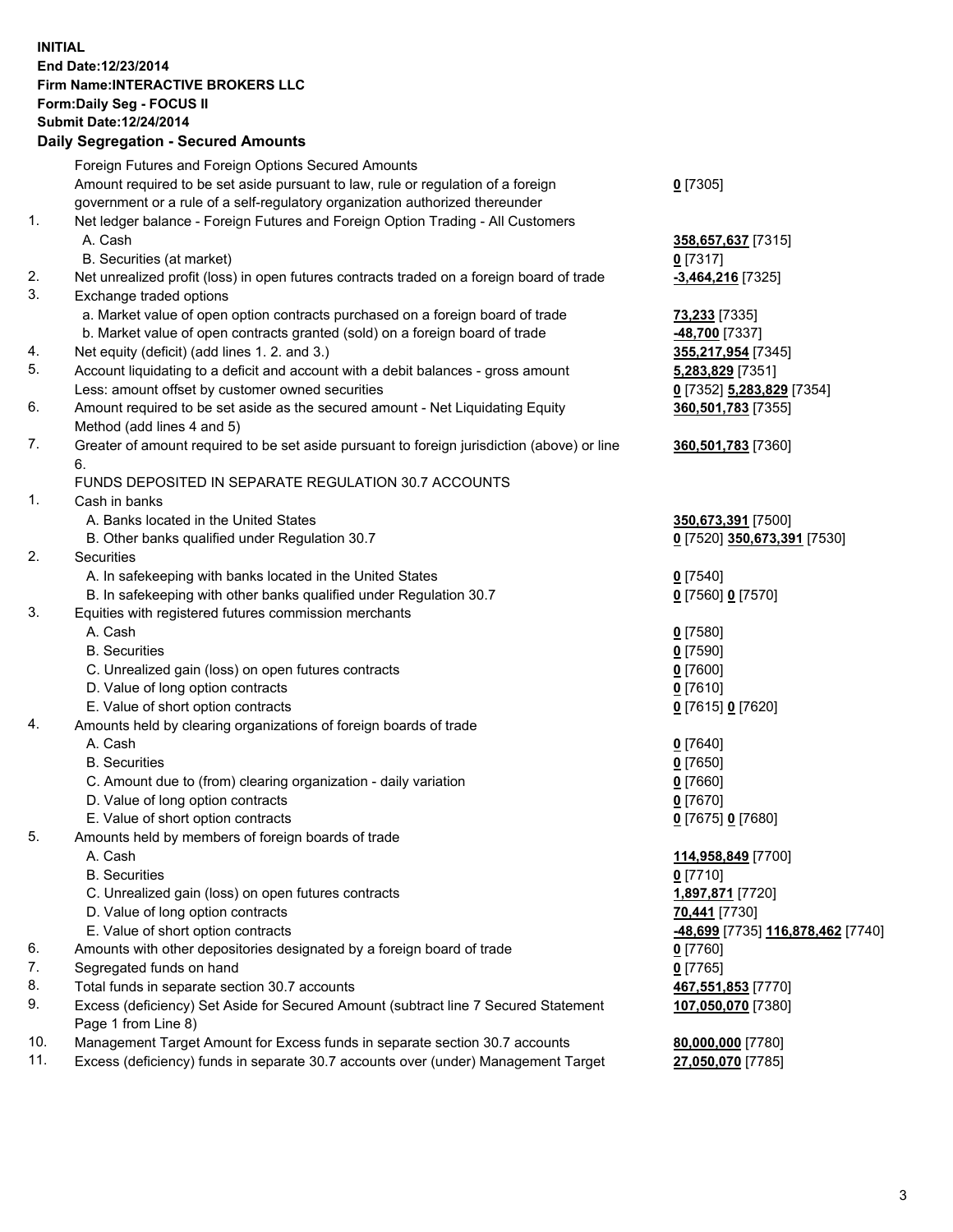**INITIAL End Date:12/23/2014 Firm Name:INTERACTIVE BROKERS LLC Form:Daily Seg - FOCUS II Submit Date:12/24/2014 Daily Segregation - Segregation Statement** SEGREGATION REQUIREMENTS(Section 4d(2) of the CEAct) 1. Net ledger balance A. Cash **2,384,122,569** [7010] B. Securities (at market) **0** [7020] 2. Net unrealized profit (loss) in open futures contracts traded on a contract market **-25,663,700** [7030] 3. Exchange traded options A. Add market value of open option contracts purchased on a contract market **130,855,941** [7032] B. Deduct market value of open option contracts granted (sold) on a contract market **-197,565,326** [7033] 4. Net equity (deficit) (add lines 1, 2 and 3) **2,291,749,484** [7040] 5. Accounts liquidating to a deficit and accounts with debit balances - gross amount **5,513,300** [7045] Less: amount offset by customer securities **0** [7047] **5,513,300** [7050] 6. Amount required to be segregated (add lines 4 and 5) **2,297,262,784** [7060] FUNDS IN SEGREGATED ACCOUNTS 7. Deposited in segregated funds bank accounts A. Cash **382,725,749** [7070] B. Securities representing investments of customers' funds (at market) **1,153,521,041** [7080] C. Securities held for particular customers or option customers in lieu of cash (at market) **0** [7090] 8. Margins on deposit with derivatives clearing organizations of contract markets A. Cash **19,533,829** [7100] B. Securities representing investments of customers' funds (at market) **72,814,557** [7110] C. Securities held for particular customers or option customers in lieu of cash (at market) **0** [7120] 9. Net settlement from (to) derivatives clearing organizations of contract markets **2,793,325** [7130] 10. Exchange traded options A. Value of open long option contracts **1,059,643** [7132] B. Value of open short option contracts **-10,583,629** [7133] 11. Net equities with other FCMs A. Net liquidating equity **-39,564,689** [7140] B. Securities representing investments of customers' funds (at market) **914,999,896** [7160] C. Securities held for particular customers or option customers in lieu of cash (at market) **0** [7170] 12. Segregated funds on hand **0** [7150] 13. Total amount in segregation (add lines 7 through 12) **2,497,299,722** [7180] 14. Excess (deficiency) funds in segregation (subtract line 6 from line 13) **200,036,938** [7190] 15. Management Target Amount for Excess funds in segregation **155,000,000** [7194]

16. Excess (deficiency) funds in segregation over (under) Management Target Amount Excess

4

**45,036,938** [7198]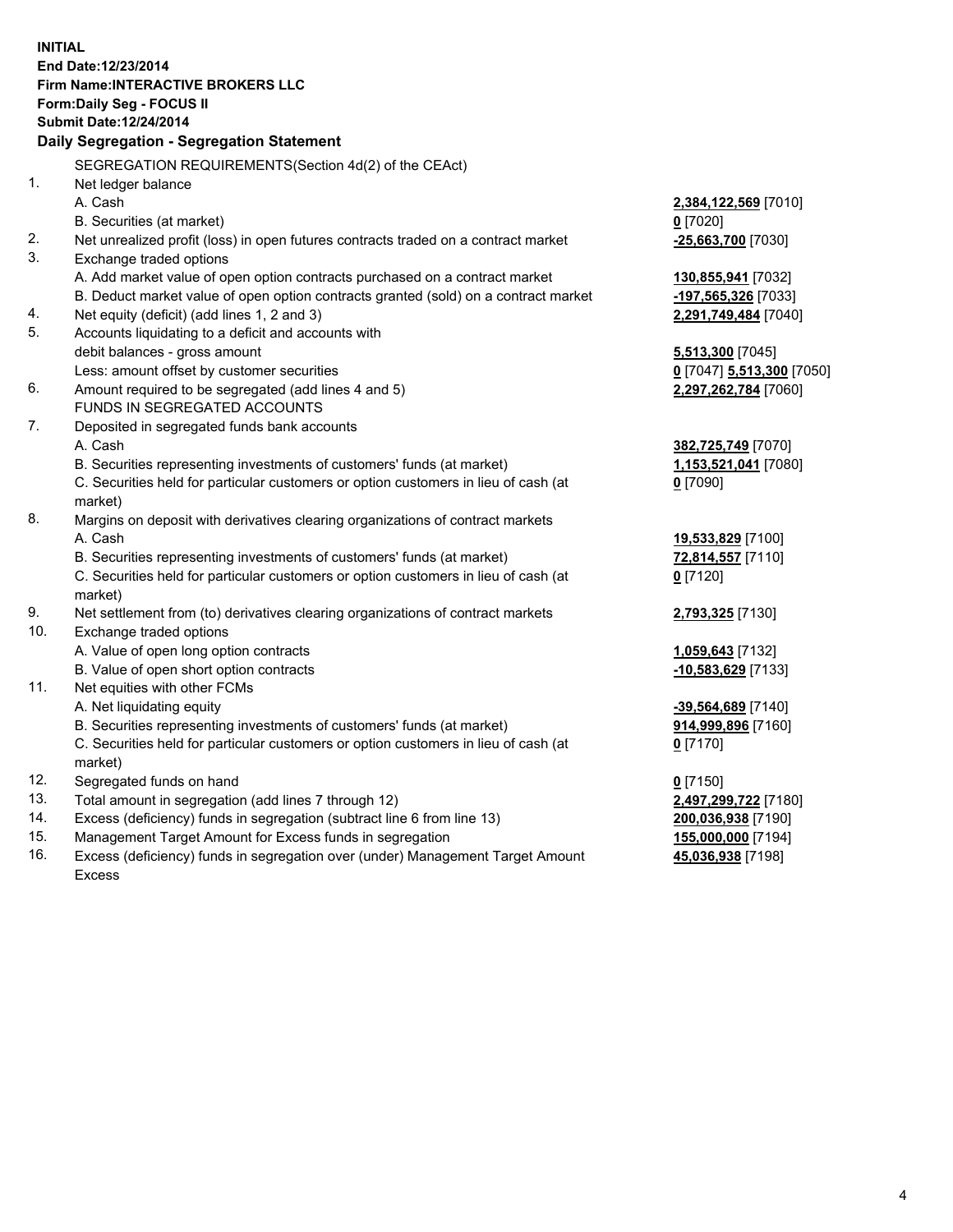## **INITIAL End Date:12/23/2014 Firm Name:INTERACTIVE BROKERS LLC Form:Daily Seg - FOCUS II Submit Date:12/24/2014 Daily Segregation - Supplemental**

| $\blacksquare$           | Total gross margin deficiencies - Segregated Funds Origin                              | 159,699 [9100]       |
|--------------------------|----------------------------------------------------------------------------------------|----------------------|
| $\sim$                   | Total gross margin deficiencies - Secured Funds Origin                                 | $0$ [9101]           |
| $\blacksquare$           | Total gross margin deficiencies - Cleared Swaps Customer Collateral Funds Origin       | $0$ [9102]           |
| $\blacksquare$           | Total gross margin deficiencies - Noncustomer and Proprietary Accounts Origin          | $0$ [9103]           |
| $\blacksquare$           | Total number of accounts contributing to total gross margin deficiencies - Segregated  | 11 <sub>[9104]</sub> |
|                          | Funds Origin                                                                           |                      |
| $\blacksquare$           | Total number of accounts contributing to total gross margin deficiencies - Secured     | $0$ [9105]           |
|                          | <b>Funds Origin</b>                                                                    |                      |
| $\blacksquare$           | Total number of accounts contributing to the total gross margin deficiencies - Cleared | $0$ [9106]           |
|                          | Swaps Customer Collateral Funds Origin                                                 |                      |
| $\overline{\phantom{a}}$ | Total number of accounts contributing to the total gross margin deficiencies -         | $0$ [9107]           |
|                          | Noncustomer and Proprietary Accounts Origin                                            |                      |
| $\overline{\phantom{a}}$ | Upload a copy of the firm's daily margin report the FCM uses to issue margin calls     |                      |
|                          | which corresponds with the reporting date.                                             |                      |

12.23.2014 Commodity Margin Deficiency Report.xls